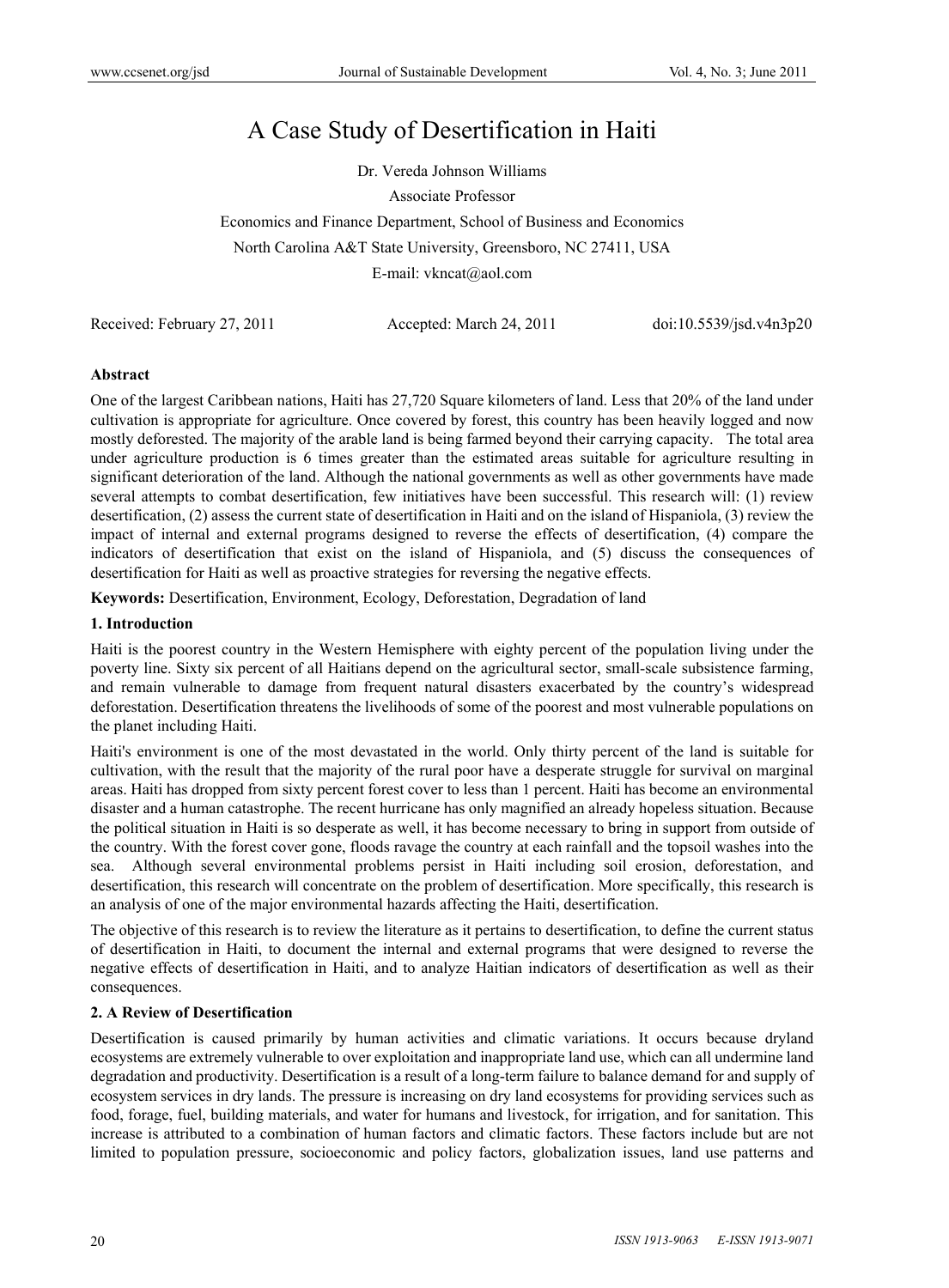practices and climate-related processes, droughts and projected reduction in freshwater availability due to global warming.

Desertification includes the degradation of land in arid, semi-arid, and dry sub-humid areas. It is caused primarily by human activities and climatic variations. One point that is often times misunderstood is that desertification does not refer to the expansion of existing deserts. It occurs because of dry land ecosystems malfunctioning. The primary reasons for desertification are overgrazing, over-cultivation, increased fire frequency, water impoundment, deforestation, over drafting of groundwater, increased soil salinity, and global climate change. These desertification masses cover over one third of the world's land area. These dry lands are extremely vulnerable to over-exploitation and inappropriate land use. Poverty, political instability, deforestation, overgrazing, and bad irrigation practices can all undermine the land's fertility. Over 250 million people are directly affected by desertification. In addition, some one thousand million (or one billion) people in over one hundred countries are at risk. These people include many of the world's poorest, most marginalized, and politically weak citizens. (Source: The United Nations Convention to Combat Desertification: An Explanatory Leaflet).

Desertification also involves the loss of biological or economic productivity and complexity in croplands, pastures, and woodlands. The most commonly cited forms of unsustainable land use are over cultivation, overgrazing, deforestation, and poor irrigation practices. Seventy percent of the world's dry lands (excluding hyper-arid deserts), or some 3,600 million hectares, are degraded. While drought is often associated with land degradation, it is a natural phenomenon that occurs when rainfall is significantly below normal recorded levels for a long time.

Desertification has huge economic consequences – the World Bank estimates that at the global level, the annual income foregone in the areas affected by desertification amounts to US\$ 42 billion each year, while the annual cost of fighting land degradation would cost only US\$ 2.4 billion a year. In all, more than 110 countries have dry lands that are potentially threatened by desertification. Africa, Asia and Latin America are the most threatened by desertification. Although better known for their rain forests, Latin America and the Caribbean are actually about one-quarter desert and dry lands. Poverty and pressure on land resources are causing land degradation in many of these dry areas.

According to the last report from the International Panel on Climate Change, tropical deforestation is responsible for approximately 20% of world greenhouse gas emissions. Halting this destructive trend is now recognized as the most efficient and economical way to effectively counter global warming, which is its second biggest cause (Report by Nicholas Stern on the economics of climate change – October 2006), but also to preserve the rich and irreplaceable biodiversity contained in these forests.

Every year, 13 million hectares of the world's tropical forests are destroyed, mainly by clearing, owing to the rush to expand cultivatable land, and by uncontrolled logging. Approximately 800 million of earth's inhabitants depend on tropical forests for survival. Sustainable development of these resources in Latin America, South Asia and Africa, is still the exception. In the interest of all, it must become the rule.

The United Nations Conference on Environment and Development, 2007 (UNCED) defined desertification as land degradation in the arid, semi-arid, and sub-humid areas resulting from various factors, including climatic variations and human activities. The central focus of the conference was the question of how to relieve the global environmental system through the introduction to the paradigm of sustainable development. This concept emphasized that economic and social progress will depend critically on the preservation of the natural resource base with effective measures to prevent environmental degradation. These areas are subject to serious physical constraints linked to inadequate water resources, low plant formation productivity, and general vulnerability of biological systems and functions. Whereas on an individual basis animal and plant species are each a model of adjustment and resistance, ecological associates and formations are easily disturbed by the pressures exerted by rapidly growing populations and their livestock. Desertification has become a longstanding and increasingly severe problem in many parts of the world and in developing countries in particular.

The most direct effect of deforestation is soil erosion. An estimated 15,000 acres (61 km2) of topsoil are washed away each year, with erosion also damaging other productive infrastructure such as dams, irrigation systems, roads, and coastal marine ecosystems. Soil erosion also lowers the productivity of the land, worsens droughts, and eventually leads to desertification, all of which increase the pressure on the remaining land and trees.

Indirect costs of land degradation and desertification generally include the effects of damages due to sediments in streams, canals, dams, and reservoirs. These are usually harder to assess, and many of the impacts may not be felt directly by the farmer. Reynolds and Stafford-Smith (2004) suggest that a distinction needs to be made between the local costs and the regional impacts. Gully erosion to the local land manager may not result in any discernible decrease in income, yet to the manager of the hydroelectric dam downstream, the increased sedimentation may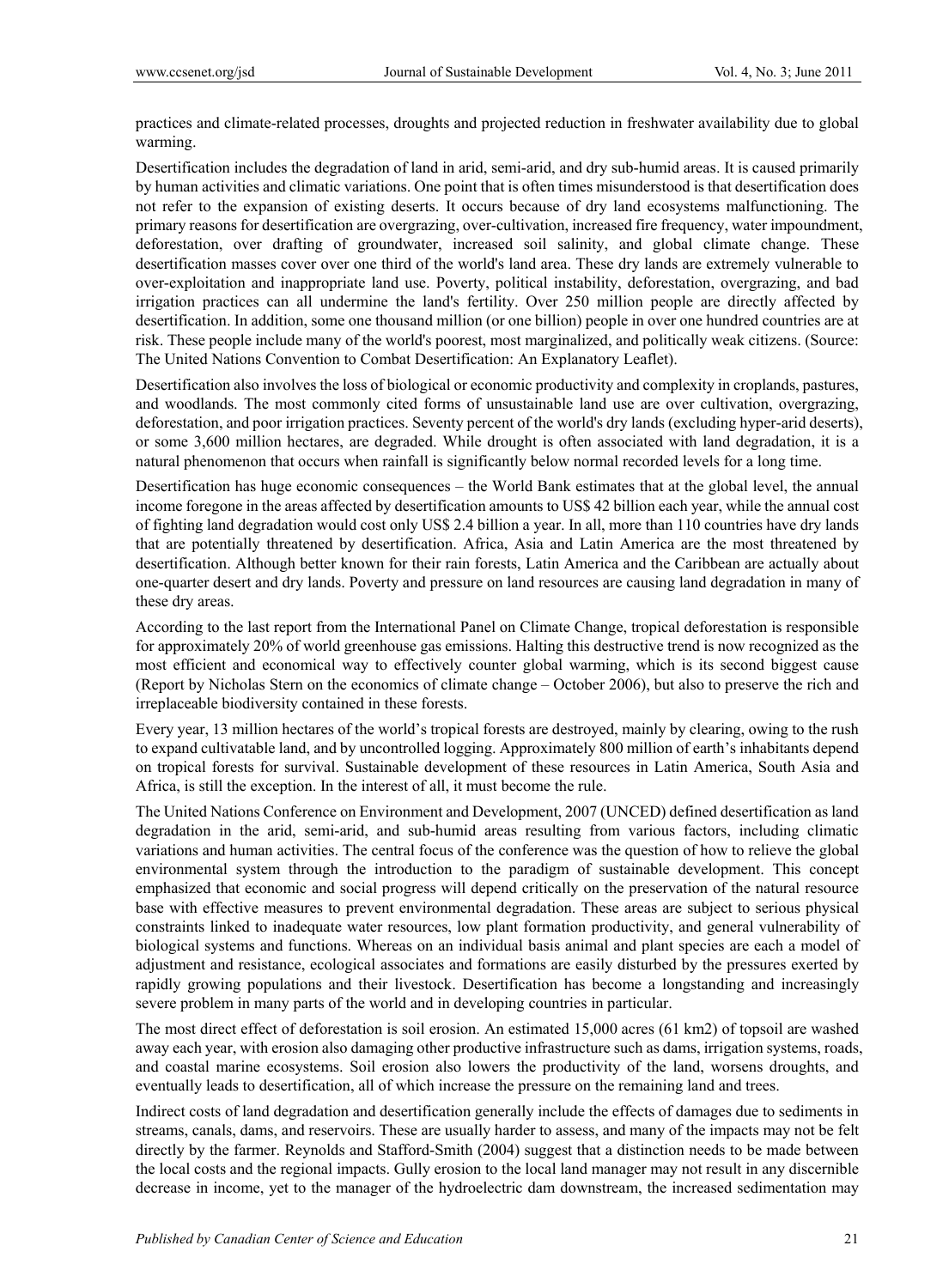represent real costs in terms of reductions in power generation. Should it be determined that the gully erosion is having an impact on hydroelectric power generation, it still remains to be determined if the gullies can be economically rehabilitated and who should bear the cost. These issues make desertification mitigation complicated.

According to a United Nations Environment Program (UNEP) estimate, 35 per cent of the earth's land surface (4.5 billion ha) - an area approximately the size of North and South America combined - and the livelihoods of the 850 million people who inhabit that land are under threat from desertification. Currently, each year some 21 million ha are reduced to a state of near or complete uselessness. Projections to the year 2000 indicate that loss on this scale will continue if nations fail to step up remedial action (World Bank, 1992).

# **3. Desertification in Haiti**

Although well known for its rain forests, Latin America and the Caribbean are actually about one-quarter desert and dry lands (20,533,000 km2). The hyper-arid deserts of the Pacific coast stretch from southern Ecuador, the entire Peruvian shoreline and northern Chile. Further inland, at altitudes of 3,000-4,500 meters, high and dry plains (Altiplano) of the Andean mountains cover large areas of Peru, Bolivia, Chile, and Argentina. To the east of the Andes, an extensive arid region extends from Chaco's northern reaches in Paraguay to Patagonia in southern Argentina. Northeastern Brazil contains semi-arid zones dominated by tropical savannahs. Large parts of Colombia and Venezuela are highly degraded. In Dominican Republic, Cuba, Haiti and Jamaica, there are arid zones, as erosion and water shortages are noticeably intensifying in the Eastern Caribbean. Most of Mexico is arid and semi-arid, mainly in the north. Land degradation and severe droughts make the Central American countries vulnerable to extreme events, delaying their sustainable development. Poverty and pressure on land resources are causing land degradation in many of these areas. This is a region with 465 million inhabitants; around 110 million live below the poverty line.

To the west of the island of Hispaniola is Haiti, only 3% of which now has forest coverage. Although the Dominican Republic that makes up the east of the island still has 23%. At least 90% of Haiti's soils have been severely degraded by deforestation and inappropriate cultivation as compared to 40% for the Dominican Republic. The consequences of deforestation are becoming more drastic each year. Historically, deforestation has been the most rapid in the Caribbean. Figure 1 shows the decrease in forest cover in Haiti from 1990 thru 2005. The total change in land cover between 1990 and 2005 was -9.48%.

The International Crisis Group has just issues its latest briefing, "Haiti: Saving the Environment, Preventing Instability and Conflict", which argues that "the combination of environmental destruction and other factors such as weak institutions, extreme poverty and rapid population growth raise the risk of serious new trouble in the island republic." The report confirms the centrality of Haiti's environmental crisis to the nation's instability. "The catastrophic state of the environment is closely related to deep-seated institutional, political and governance problems", says Bernice Robertson, Crisis Group's Haiti Analyst. "Coherent national socio-economic development policies have been mostly absent, due to management and political limitations and the narrow interests of those holding economic power". (International Crisis Group, 2009)

Severe environmental problems have been among the roots of Haiti's social, economic and even political crises. Haiti is catastrophically deforested, topsoil has been eroded, and there are zones of galloping desertification. The level of environmental degradation has made Haiti one of the world's most natural disaster-prone countries. Following the devastating floods of 2004, which killed approximately 3,000, Crisis Group warned about future ecological disasters. In 2008, a succession of hurricanes and tropical storms killed close to 800 and left some 100,000 homeless.

Deforestation in Haiti is a severe environmental problem. In 1923, over 60% of Haiti's land was forested. Deforestation accelerated after Hurricane Hazel downed trees throughout the island in 1954. Beginning in about 1954, concessionaires stepped up their logging operations, in response to Port-au-Prince's intensified demand for charcoal, thus accelerating deforestation, which had already become a problem because of environmentally unsound agricultural practices, rapid population growth, and increased competition over scarce land. Rather than using techniques which could make forestry more productive for fuel, like coppicing and pollarding, the lack of title on much land resulted in charcoal burners digging up and using tree root structures. There is also a less discussed problem with feral goats which overgraze and eat seedlings that might otherwise replace ground cover.

# **4. Internal Programs designed to reverse the negative effects of Desertification in Haiti**

The Haitian's government's efforts to combat desertification pre-dates the UNCCD (United Nations Convention to Combat Desertification) as evidenced by a range of policy initiatives facilitating action programs across the spectrum of areas involved in environmental issues. These are a few of the relevant measures.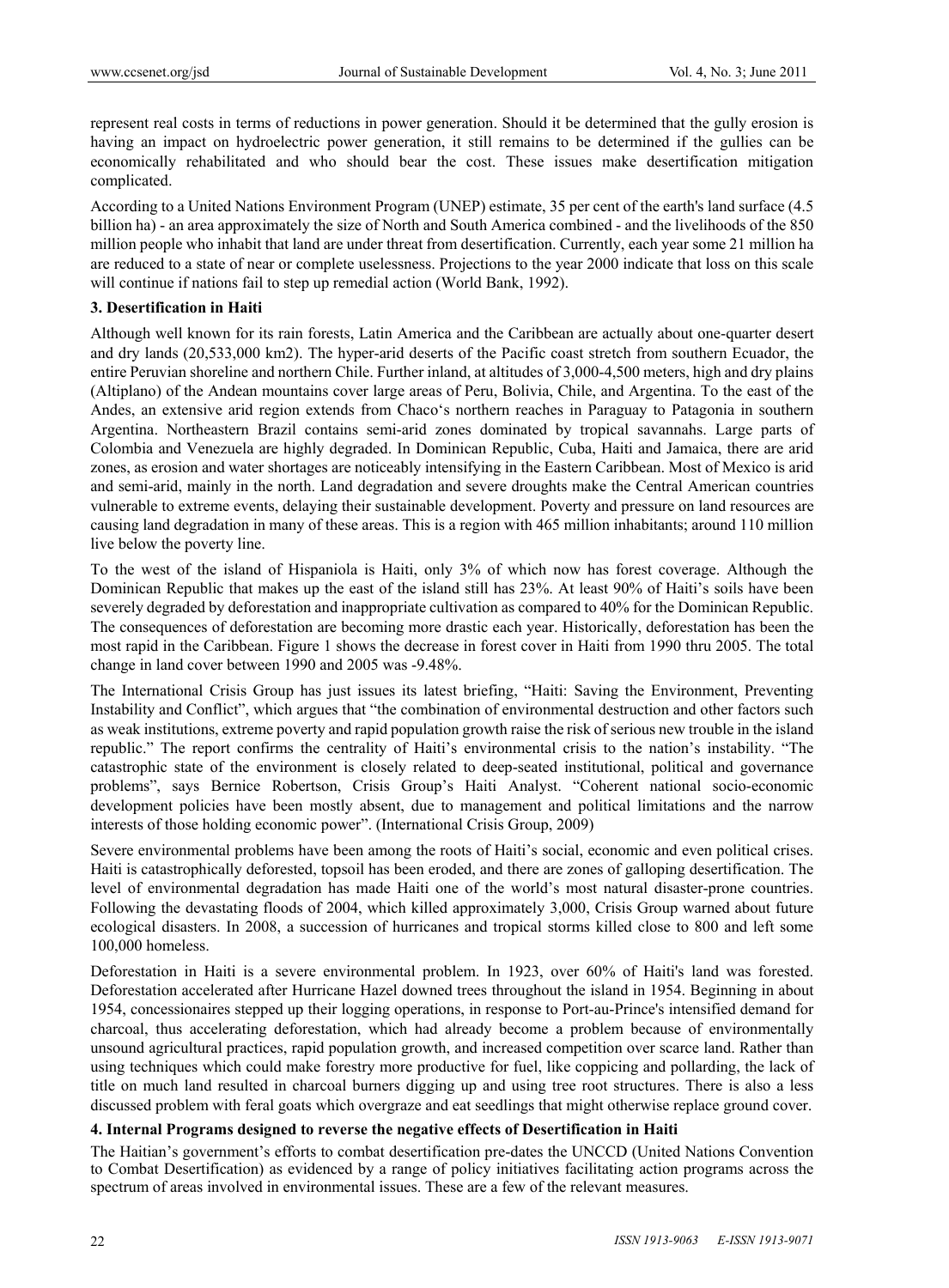*4.1 Decree for Environmental Management which provided a framework and structural arrangement for sustainable and land management including a fund for the rehabilitation of the environment. Additionally this decree proposed measures to end the environmental free riders who have historically abused Haiti's natural resources.* 

*4.2 The Inter Institution Steering Committee was designed to be a platform to coordinate sustainable land management interventions for implementation and support of a National Action Plan.* 

*4.3 The National Observatory for Environmental and Vulnerability was created to address information dissemination on the monitoring of land patterns and the identification of sustainable land management systems.* 

*4.4 The development of an agreement between the German Agency for Technical Cooperation (GTZ) and the Canadian International Development Agency (CIDA). This agreement was designed to lead the way for joint activities related to raising awareness, and for strengthening the role of civil participation in co-financing strategies for desertification. (Reconstruction and Disaster Risk Management, n.d.)* 

*4.5 Mixed Commission Republic of Haiti and Dominican Republic Agreement was revived in order to develop a governance mechanism for the management of shared resources originally developed in 1996.* 

#### **5. External Programs designed to reverse the negative effects of Desertification in Haiti**

In the past years various governments have expressed growing concerns over the incident of land degradation and the subsequent serious damage to the country's agriculture. There have been a number of initiatives underway that aim to contribute to a better understanding of desertification and to explore policy responses.

*5.1 The Dry land Degradation Assessment,* a proposed project under the UNEP Global Environmental Facility (GEF), was intended to assist in the development of drylands through the provision of better information on land degradation.

*5.2 The Assessment,* Research and Integration on Desertification (ARID) is a joint LUCC (Land Use Coverage Change) and Global Change and Terrestrial Ecosystems (GCTE) initiative, the goal of which is to test and refine the Dahlem Desertification paradigm.

*5.3 AIRDnet,* an international network of researchers with a multitude of case studies, the goal of which is to classify what matters in terms of fast and slow variables, drivers, etc., in which locations, and why, and to develop integrated assessment models. The following programs are examples of those designed specifically to address the desertification needs for Haiti.

*5.4 USAID's Agroforestry Outreach Program,* Projè Pyebwa - USAID's Agroforestry Outreach Program, Projè Pyebwa (Creole for tree project), was the country's major reforestation program in the 1980s. Pwoje Pyebwa was an on-going Agroforestry Outreach Project (AOP) in Haiti, implemented by the Pan American Development Foundation (PADF) and funded by USAID. The project began in 1981 and incorporated the participation of locals in technical training, and the production and distribution of tree seedlings. As extension strategies have been refined over the course of the project, tree survival and the number of participating farmers has increased. Peasants planted more than 25 million trees under Projè Pyebwa, but as many as seven trees were cut for each new tree planted. Later efforts to save Haiti's trees focused on intensifying reforestation programs, reducing waste in charcoal production, introducing more wood-efficient stoves, and importing wood under USAID's Food for Peace program. Because most Haitians still depend on wood and charcoal as their primary fuel source, energy alternatives are needed to save the forests. The 15-year Environment Action Plan, authorized in 1999, proposed to stop deforestation by developing alternative fuel sources. Political instability and lack of funding have limited the impact of this reform effort. However, various grassroots projects have begun planting thousands of trees in an effort to combat deforestation and to reforest the country, the poverty and fuel issues.

In Haiti erosion is severe. Most farmland is on slopes of over 20%, and 90% of the farms are less than 3 ha. Studies in the late 1970s showed conventional soil conservation practices were failing in Haiti. When soil conservation did work, usually there was a short-term economic interest on the part of the farmer involved. Primary motivating factors for farmer participation in Pwoje Pyebwa were income and savings, and erosion control and household use.

The project had two main objectives: to motivate Haitians to plant and maintain trees, and to achieve the planting and maintenance of a substantial number of trees for soil conservation, fuel wood and income generation in rural areas. Additionally, the project encouraged farmers to plant trees along the borders of their land, and to alley crop trees with traditional crops. Farmers are encouraged to perpetuate tree cropping by harvesting their own trees, not natural stands.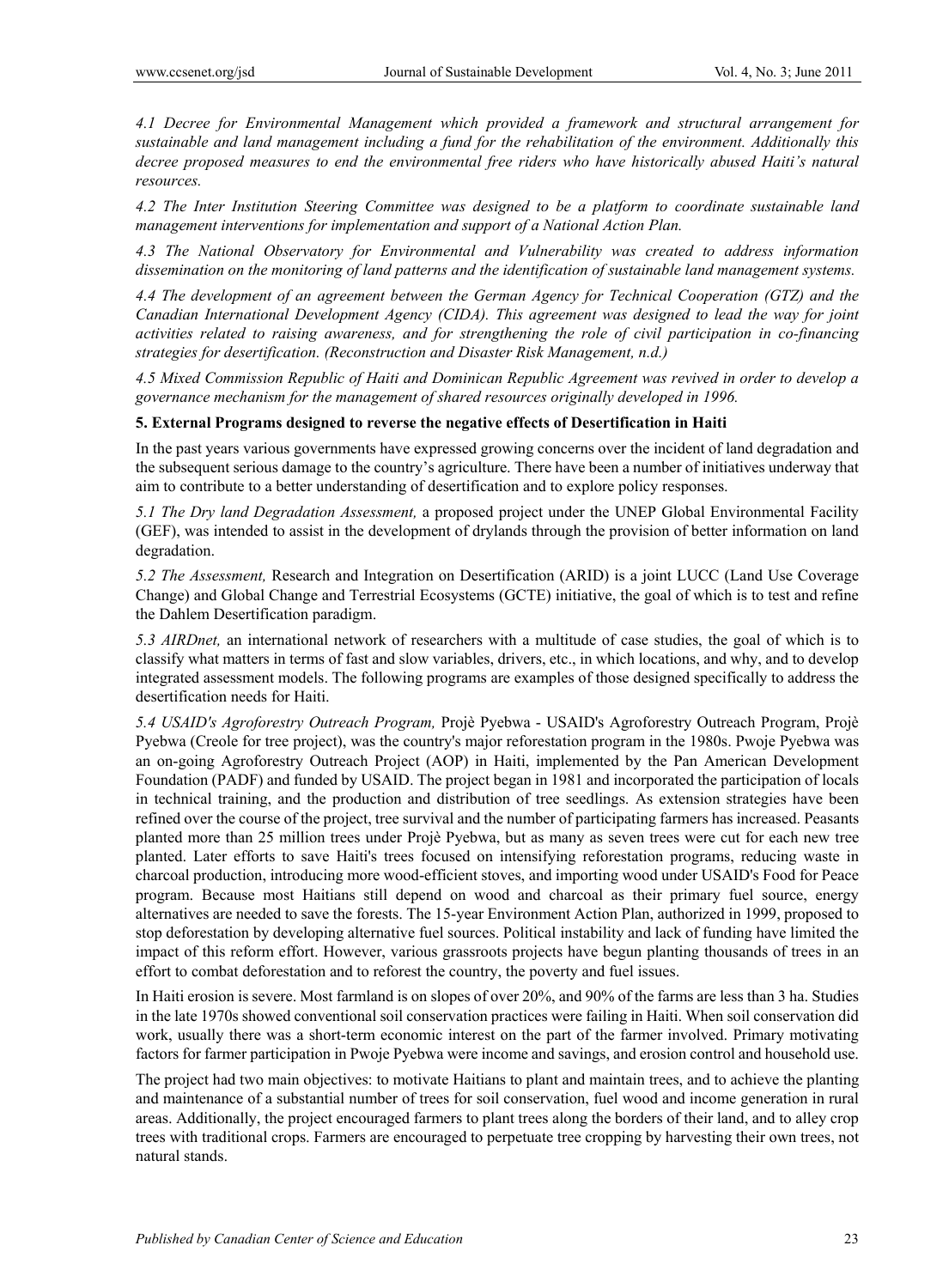The project operated in all five regions of Haiti. PADF functioned through participation in the four regions, and through CARE in the northwest. PADF provided support in several forms, such as: training, and development of training materials, procurement of nursery supplies, provision of technical support and credit for nursery projects, technical assistance and applied research on agroforestry systems, and assistance in the institutional development of participating locals.

PADF established an agroforestry resource center in Port-au-Prince in 1982. Seedling distribution began in three regions that spring, and later expanded to all five regions. Hedgerow intercropping with nitrogen-fixing trees was introduced as a low-cost soil conservation technology in 1984, and expanded rapidly in 1987-88.

During the initial four-year phase of the project 40 regional nurseries were established, and 115 extension contracts with locals were initiated. Regional teams began data collection of species performance. Training materials were developed and published. A system was implemented to monitor seedling survival during the first year. The first phase of the project exceeded expectations and was extended twice. The second extension was based on a Cooperative Agreement (CA).

Project objectives were revised under the CA and focused on two themes: the significant enhancement of tree survival and growth rates, and consolidation of the program with growth focused on the quality of support services rather than the increase of planting. The CA set production and extension goals for the project. The goals were: to produce 15 million seedlings from 35 nurseries; to incorporate 120,000 participants; to have 9,000 farmers adopt alley cropping; to increase extension personnel to about 600 animators and 60 coordinators; to produce a comprehensive training and nursery package for use by other agroforestry programs. Under the CA, PVO participation increased to 54. Additionally, the CA called for a training officer for each region and a training coordinator, to include women and the poor to a greater extent, and to increase emphasis on follow-up.

Under the CA, three changes were made to the program. They were required to have educational meetings with farmers before enrolling them in the program, an intermediate farm visit was added, and a demonstration site and demonstration garden were to be established and maintained.. In four of the regions, locals were paid per task and per farmer. In another region, they were paid per seedling distribution, and per tree survival after 6 and 9 months with a bonus for high survival rates.

Because hedgerow technology is complex and potential problems are many, it was found to require separate training. However, farmers have been adapting this technology without supervision, a trend that is expected to continue. Project focus shifted from tree planting to tree survival. A new emphasis was placed on upgrading skills, including communication through publications and schools. A training guide was produced in 1986 with an accompanying tree planter's manual. A series of training filmstrips were developed. In 1989 more than 100 training seminars were held. Coordinator involvement increased, and greater attention was paid to their training. Team members upgraded their skills by visiting other project sites and senior staff participated in technical retreats and seminars. Four regions introduced an environmental education component to their school curricula. (Conway 1987, Bannister, 1990)

Despite the advances made, there is still much room for improvement in the follow-up project. There is a need for greater emphasis on training farmers to manage trees and to establish hedgerows, without overloading the locals, who will ultimately be responsible for the success of the project to date. Further improvements are expected in the training program at all levels.

Reconstruction and Disaster Risk Management in the Border Region Haiti/Dominican Republic (Multi-Country Project) - In May 2004, a disastrous flash flood in the border region between Haiti and the Dominican Republic took the lives of several thousand people and destroyed buildings, streets, bridges, livestock and farmland. Heavy rain in the zone threatened by tropical cyclones often brings sudden flooding in dry riverbeds, endangering many villages. The causes of this are largely deforested mountain ranges, farming methods unsuited to the location, extensive grazing and frequent burning to clear farmland.

The objective of this project was to improve the livelihoods of the population in nine municipalities in the southern border region between Haiti and the Dominican Republic and to ensure that these countries are less vulnerable to the effects of natural disasters.

The approach of the project worked on the interface between emergency aid and long-term technical cooperation. It offered the population cooperation in deciding, planning and implementing activities including: the reconstruction/rehabilitation of agricultural and forestry production and marketing infrastructure, and reducing the vulnerability of villages (defenselessness against natural disasters) through soil conservation measures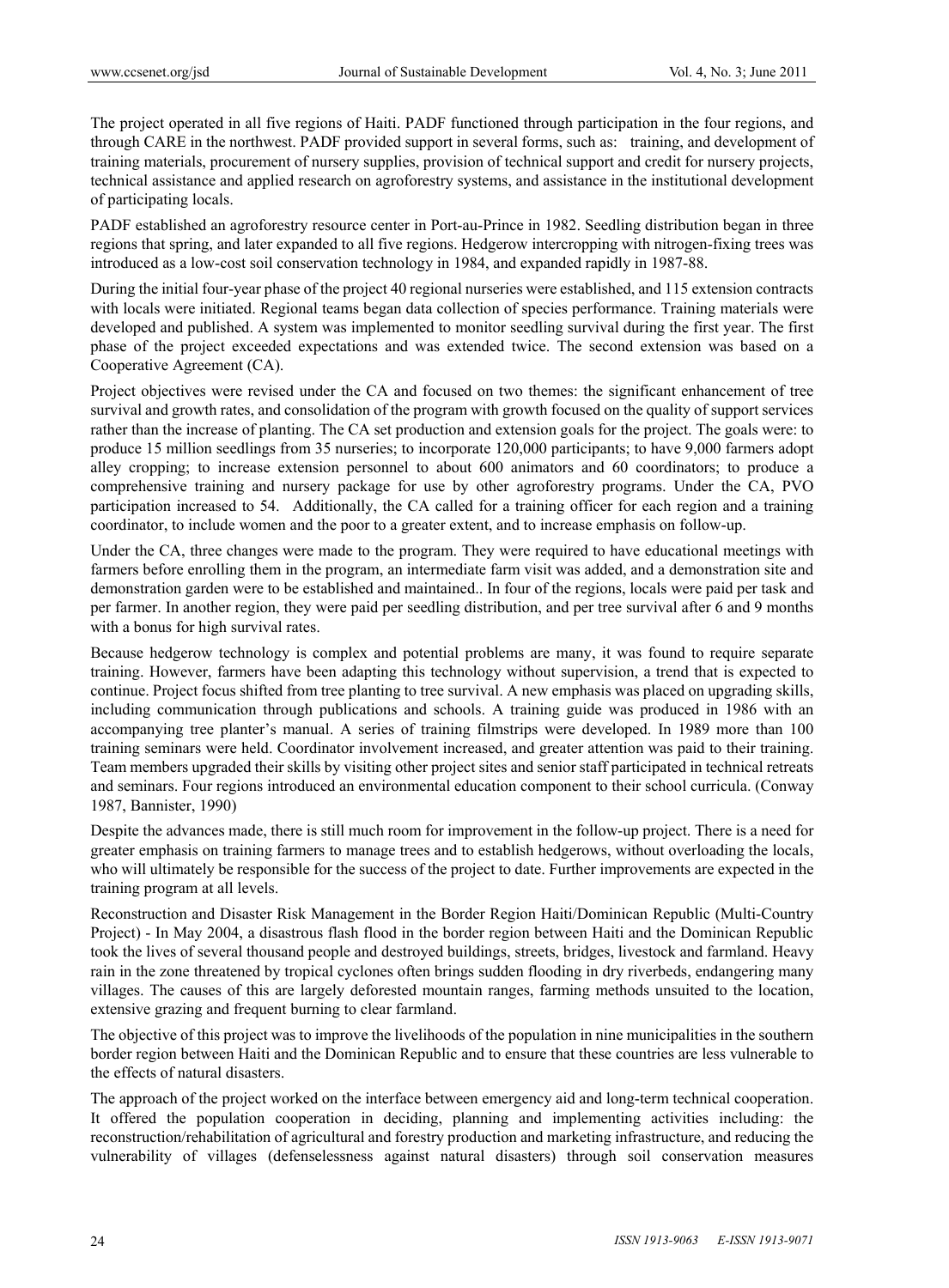(ravine-filling, reforestation) and construction of protective barriers against flash floods for emergency planning and capacity building to cope better with natural disasters.

The project supported local actors through back-up consulting and funding. Due to the short project term and the magnitude of the task, the project made a special effort to cooperate with other actors, governmental institutions, and international and local non-governmental organizations and grassroots organizations.

The results achieved so far with special emphasis on Haiti are the following: completed construction of a water pipeline (7.7 kilometers) in the municipality of Belle, anse and reforestation of headwater region (50 ha) , 60 kilometers of ravines filled and reforested, rehabilitation of 12 critical points in the road grid, rehabilitation of the market infrastructure in the municipality of Thiotte, completed rehabilitation/expansion of eight coffee processing centers owned by cooperative, completed establishment of a rotating fund for production means for coffee farmers, participatory preparation of emergency plans, and the expansion of tree nursery and training of personnel.

*5.5 Combating Desertification in Central America and Central America* - 'Combating Desertification in Central America and the Caribbean' is the name of the German development project that supports the three nations in developing strategies to combat declining soil fertility and the loss of useable areas. National Action Programs, Knowledge Management, Capacity Building and South-South Cooperation form the framework for cooperation. Coordination committees were initially established in all three countries in which the national strategies for sustainable land management are formulated. These committees are made up of representatives from various ministries, civil society and donors.

One goal of the project is to boost awareness of the problems of desertification. A great deal of perseverance will be needed at national level until ministries, civil society and donors can decide on a mutual and coordinated commitment, without which nothing can be achieved. At local level, the causes and effects of desertification are all too familiar. Indeed, solution approaches often exist, but these require joint action. This is why the project promotes cooperation between local organizations, such as in the border region between the Dominican Republic and Haiti, where the income differential between the two countries gives rise to migratory movements and smuggling and also frequent tension. Due to the lack of alternatives and state regulatory mechanisms, unregulated resource exploitation, slash-and-burn practices and the felling of trees take place on both sides of the border. In no other region is the erosion as alarming as here. Cooperation in the field of environmental conservation is a crucial factor in preventing conflict.

*5.6 The Sub-Regional Action Programs of Hispaniola (Dominican Republic and Haiti) and Colombia and Venezuela (SRAPs),* have shown progress, one in the trans-boundary area and both in institutional cooperation; strengthening of these actions is underway. Concerning the Caribbean, protection of biodiversity, actions and assessment of land degradation, partnership building, and awareness of sustainability of such ecosystems are centre stage. The Mesoamerican countries are jointly aiming to further cooperation efforts on land degradation and drought.

# **6. Indicators of desertification for Haiti and the Island of Hispaniola**

The development of desert-like conditions where none existed previously is described as desertification. The definitions of desertification are diverse and include the loss of vegetative cover and plant diversity which are attributable in some part to human activity as well as the element of irreversibility. These definitions are not confined to advancing frontiers of sand that engulf pastures and agricultural land, as often shown visually in the media. Various indicators of this phenomenon are listed in the Table 1. (Barrow, 1991)

This research compares the following indicators of desertification to establish differences that exist on the island of Hispaniola. More specifically, this research compares the desertification indicators for Haiti and Dominican Republic which both share the island of Hispaniola.

Variables used on the research:

- 1. Percent of forest cover
- 2. Percentage change in forest cover 1990-2000
- 3. Percentage change in forest cover 2000-2005
- 4. Percentage change in forest cover 1990-2005
- 5. Percentage change in total degradation/ conversion (forest area + wooded area + plantations) 1990 -2000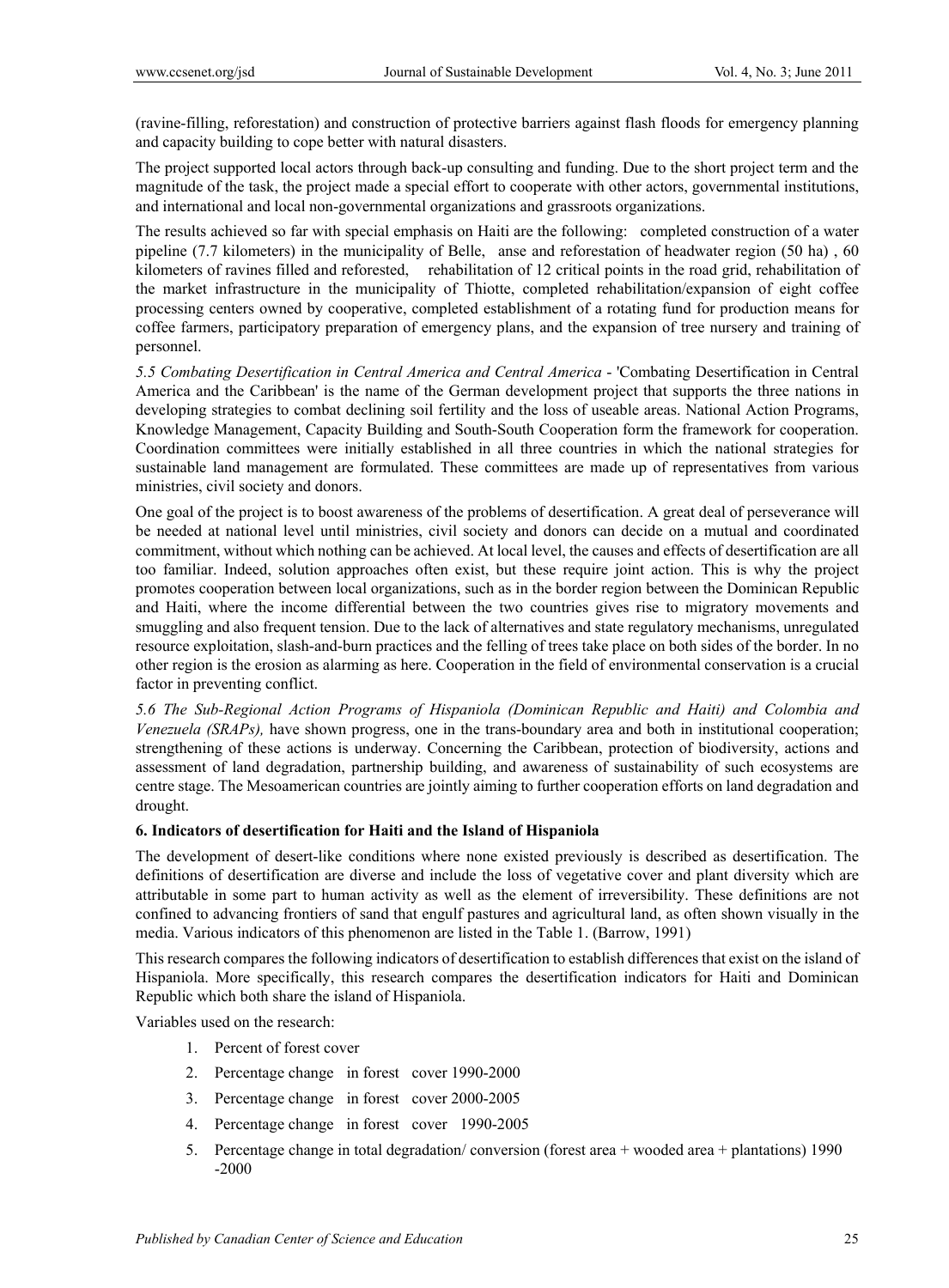- 6. Percentage change in total degradation/ conversion 2000 2005
- 7. Percentage change in total degradation/ conversion 1990-2005
- 8. Biodiversity Plants : Critically Endangered
- 9. Biodiversity Plants: Vulnerable
- 10. Biodiversity Plants: Vascular Endemic
- 11. Biodiversity Plants: Vascular Threatened

Refer to Tables 2 and 3of the appendix for the comparison of desertification variables for the island of Hispaniola.

Approximately 3.8% or about 105,000 hectares of Haiti is forested. The change in forest cover between 1990 and 2000 was an average of 700 hectares of forest per year. The amounts to an average annual deforestation rate of 0.60%. Between 2000 and 2005, the rate of forest change increased by 21.6% to 0.73% per annum. In total, between 1990 and 2005, Haiti lost 9.5% of its forest cover, or around 11,000 hectares. Measuring the total rate of habitat conversion in Haiti (defined as change in forest area plus change in woodland area minus net plantation expansion) for 1990-2005 is approximately 22.1% of its forest and woodland habitat.

Haiti has some 474 known species of amphibians, birds, mammals and reptiles according to figures from the World Conservation Monitoring Centre. Of these, 16.2% are endemic, meaning they exist in no other country, and 15.6% are threatened. Haiti is home to at least 5242 species of vascular plants, of which 31.0% are endemic.

Approximately 28.4% —or about 1,376,000 hectares of Dominican Republic is forested. The Change in forest cover: between 1990 and 2000 had no significant change or no reported in forest cover.

Dominican Rep has some 415 known species of amphibians, birds, mammals and reptiles according to figures from the World Conservation Monitoring Centre. Of these, 14.5% are endemic, meaning they exist in no other country, and 14.9% are threatened. Dominican Rep is home to at least 5657 species of vascular plants, of which 31.8% are endemic. 22.9%.

# **7. Consequences of Desertification for Haiti**

For years, severe environmental problems have been among the roots of Haiti's social, economic and even political crises. Desertification has huge economic consequences – the World Bank estimates that at the global level, the annual income foregone in the areas affected by desertification amounts to US\$ 42 billion each year, while the annual cost of fighting land degradation would cost only US\$ 2.4 billion a year. In all, more than 110 countries have drylands that are potentially threatened by desertification. Africa, Asia and Latin America are the most threatened by desertification. Although better known for their rain forests, Latin America and the Caribbean are actually about one-quarter desert and drylands. Poverty and pressure on land resources are causing land degradation in many of these dry areas.

So, the question becomes, "What can be done to reverse the negative consequences of desertification?"

- Restore and fertilize the land This could be done by preparing compost that will become humus and will regenerate the soil with organic matter. Combat the effects of the wind by constructing barriers and stabilizing sand dunes with local plant species.
- Reforestation Trees play several roles: they help fix the soil, act as wind breakers, enhance soil fertility, and help absorb water during heavy rainfall. Because the burning of land and forests increases dangerous greenhouse gases, planting new trees - can help reduce the negative impacts of resulting climate change.
- Develop sustainable agricultural practices Drylands are home to a large variety of species that can also become important commercial products: for example, they provide 1/3 of the plant-derived drugs in the United States. Agriculture biodiversity must be preserved. Land overexploitation shall be stopped by leaving the soil 'breathe' during a certain-time period, with no cultivation, nor livestock grazing.
- Developing traditional lifestyles changes Traditional lifestyles as practiced in many arid zones offer examples of harmonious living with the environment. In the past, nomadism was particularly adapted to drylands conditions; moving from one waterhole to another, never staying on the same land; pastoral peoples didn't exert much pressure on the environment. However, changing lifestyles and population growth are putting increasing pressure on scarce resources and vulnerable environments.
- Mandating environmental priority changes Make the environment a national priority and link environmental rehabilitation and preservation measures to social and economic development strategies, such as the Poverty Reduction Strategies.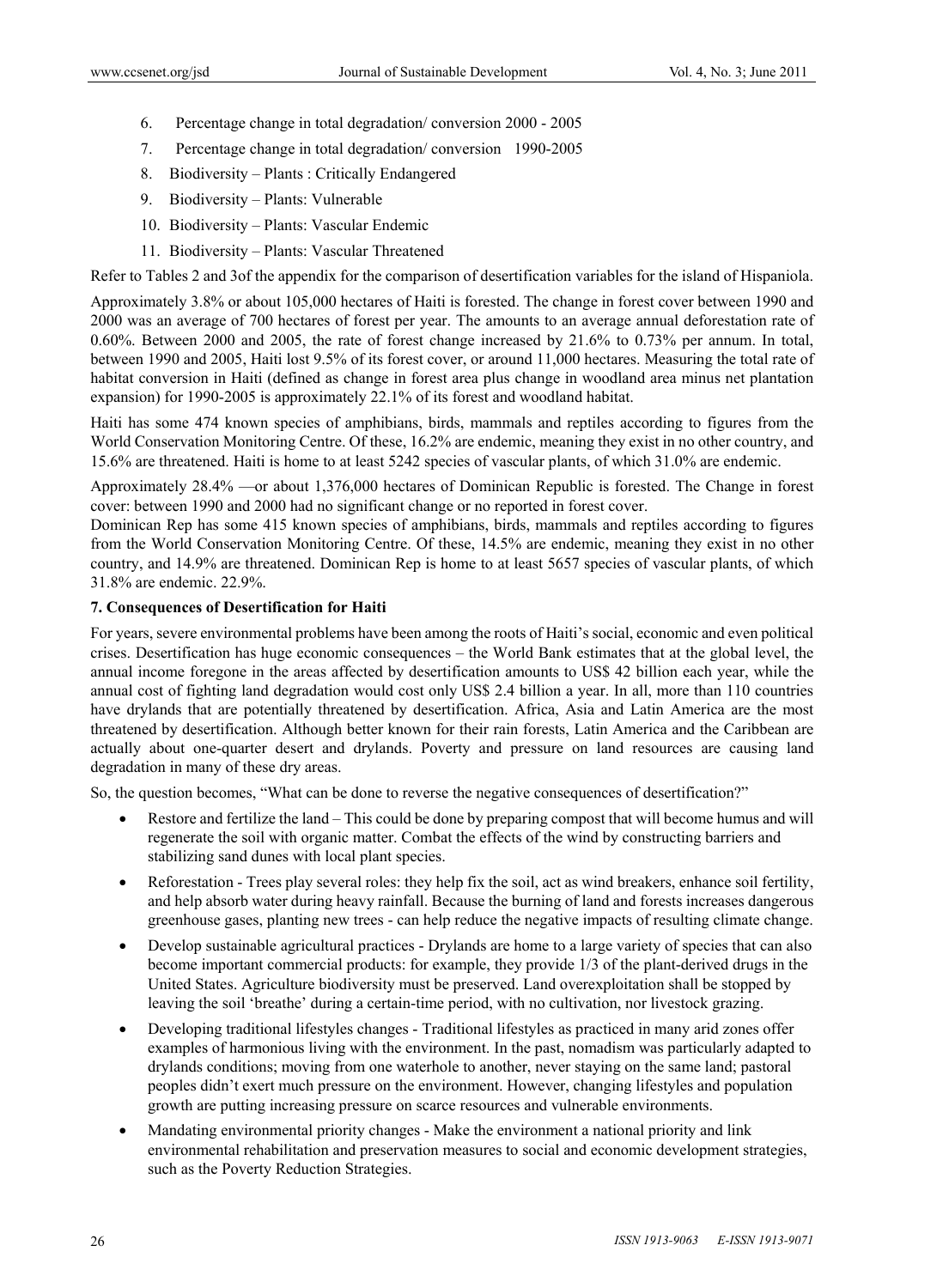- Relieving pressure on forest resources Encourage the use of subsidized wood fuel substitutes, taxing the sale and transport of charcoal and wood and investing returns in environmental rehabilitation programs.
- Investing more external aid in rural development The main goal should be to stem the flow of migrants to urban slums and stepping up community-led environmental protection projects in those slums to expand access to clean water and basic sanitation.
- Strengthening institutions- The goal is for better manage the environment by establishing and empowering local governance structures.

#### **References**

Ahmad, Y.J. and M. Kassas. (1987). *Desertification: Financial Support for the Biosphere.* West Hartford, Conn.: Kumarian Press.

Bannister, M., P. -Nair. (1990)*. Alley Cropping as a sustainable agricultural technology for the hillsides in Haiti: Experience of an Agroforestry outreach project, American Journal of Alternative Agriculture, vol. 5(2).*

Barrow, C. J. (1991). *Land Degradation - Developments and Breakdown of Terrestrial Environments.* Cambridge: Cambridge University Press.

*Conway, Dr. J. Jickling, J. Haiti Agroforestry Outreach Project Extension, (1987-90). Pan American Development Foundation.* 

Desertification Tables and Charts for Haiti. Retrieved from http://rainforest.mongabay.com/deforestation/Haiti.html

Executive Summary Third National Report of the Republic of Haiti (2006), Retrieved from http://www.unccd.int/cop/reports/lac/national/2006/haiti-summary-eng.pdf

International Crisis Group. (2009). Haiti: Saving the Environment, Preventing, Instability and Conflict, Retrieved from http://www.crisisgroup.org/home/index.cfm?id=6078&l=1

Reining, P. (1978). *Handbook on Desertification Indicators.* Washington, D.C.: American Association for the Advancement of Science.

Reconstruction and Disaster Risk Management. Retrieved from http://gtz.de/en/weltweit/lateinamerika-karibik/haiti/19056.htm

J.F. Reynolds and D.M. Stafford Smith. (2004). "Global Desertification's, Do Humans cause Deserts?", *Environmental Science and Policy,* Volume 7, Issue 2, April 2004, pp.118-199.

UNEP (United Nations Environment Programme). (1984). *General Assessment of Progress in the Implementation of the Plan of Action to Combat Desertification, 1978-1984.* GC-12/9.

World Bank. (1992). *World Development Report. (1992).* Oxford: Oxford University Press.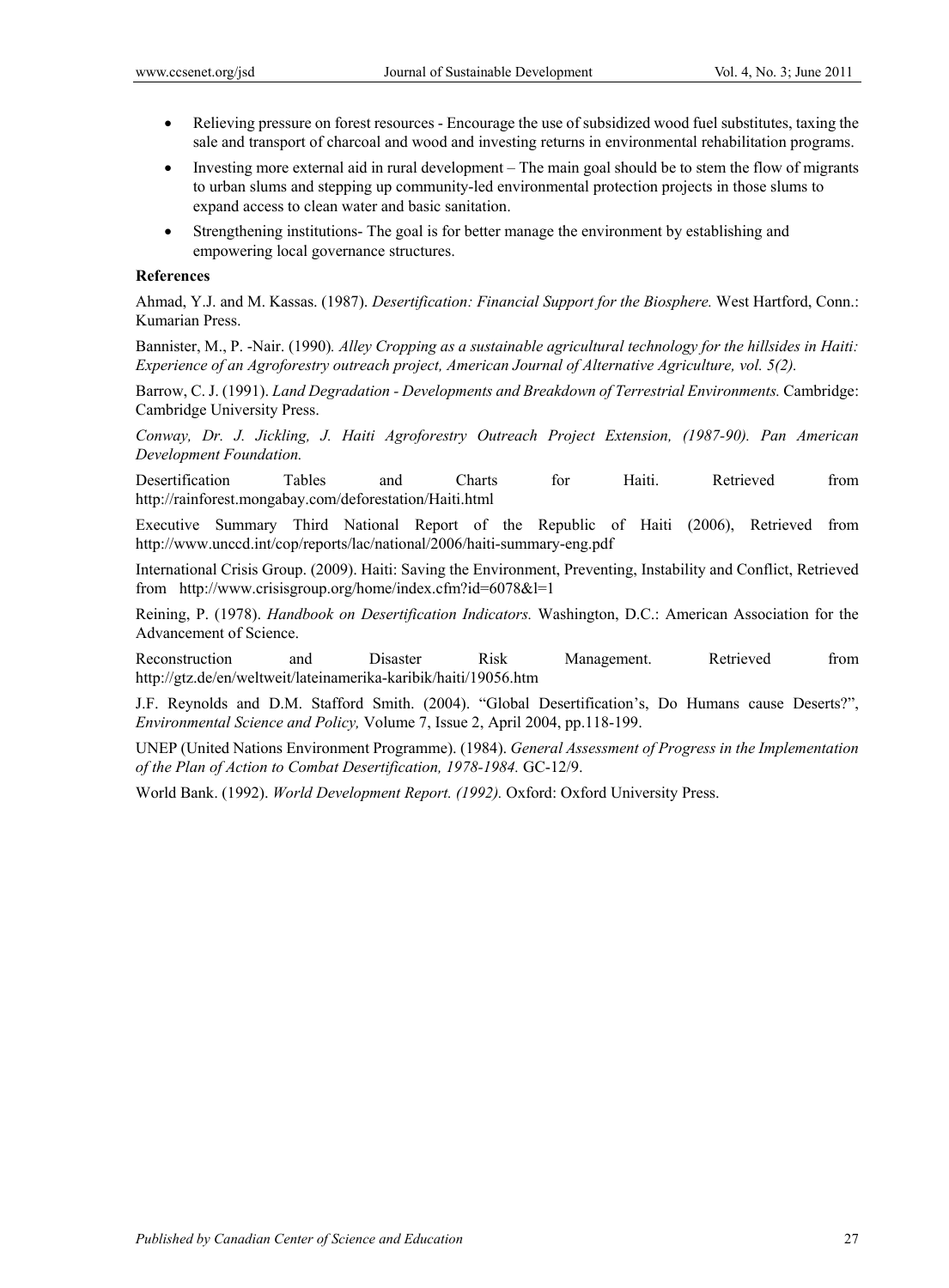| Table<br>Indicators<br>1.<br>Desertification | of Decrease in soil depth                                                                                                                                                                                       |
|----------------------------------------------|-----------------------------------------------------------------------------------------------------------------------------------------------------------------------------------------------------------------|
| Physical indicators                          | Decrease in soil organic matter                                                                                                                                                                                 |
|                                              | Decrease in soil fertility                                                                                                                                                                                      |
|                                              | Soil crust formation/compaction                                                                                                                                                                                 |
|                                              | Appearance/increase in frequency/severity of dust sandstorms/dune<br>formation and movement                                                                                                                     |
|                                              | Stalinization/alkalinization                                                                                                                                                                                    |
|                                              | Decline in quality and quantity of ground and surface water                                                                                                                                                     |
|                                              | Increased seasonality of springs and small streams                                                                                                                                                              |
|                                              | Alteration in relative reflectance of land (albedo change)                                                                                                                                                      |
| <b>Biological indicators</b>                 |                                                                                                                                                                                                                 |
| Vegetation                                   | Decrease in cover                                                                                                                                                                                               |
|                                              | Decrease in above-ground biomass                                                                                                                                                                                |
|                                              | Decrease in yield                                                                                                                                                                                               |
|                                              | Alteration of key species distribution and frequency                                                                                                                                                            |
|                                              | Failure of species successfully to reproduce                                                                                                                                                                    |
| Animal                                       | Alteration in key species distribution and frequency                                                                                                                                                            |
|                                              | Change in population of domestic animals                                                                                                                                                                        |
|                                              | Change in herd composition                                                                                                                                                                                      |
|                                              | Decline in livestock production                                                                                                                                                                                 |
|                                              | Decline in livestock yield                                                                                                                                                                                      |
| Social/economic indicators                   | Change in land use/water use                                                                                                                                                                                    |
|                                              | Change in settlement pattern (e.g. abandonment of villages)                                                                                                                                                     |
|                                              | Change in population (biological) parameters (demographic evidence,<br>migration statistics, public health information)                                                                                         |
|                                              | Change in social process indicators - increased conflict between<br>groups/tribes, marginalization, migration, decrease in incomes and assets,<br>change in relative dependence on cash crops/subsistence crops |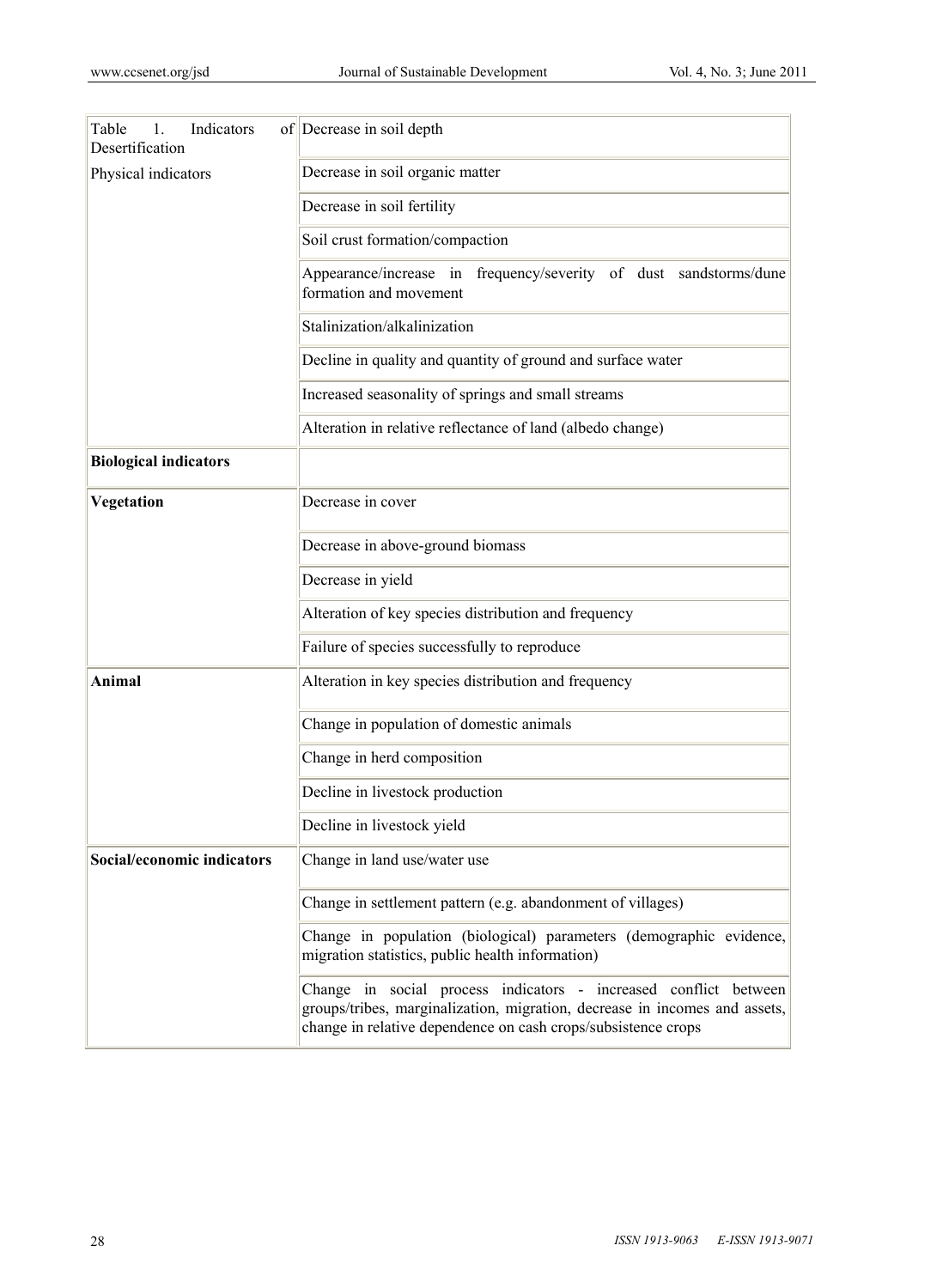

# Figure 1 Haitian Total Forest Cover 1990-2005

Figure 1. Haitian Total Forest Cover 1990-2005 Data Source: http://rainforest.mongabay.com/deforestation/Haiti.html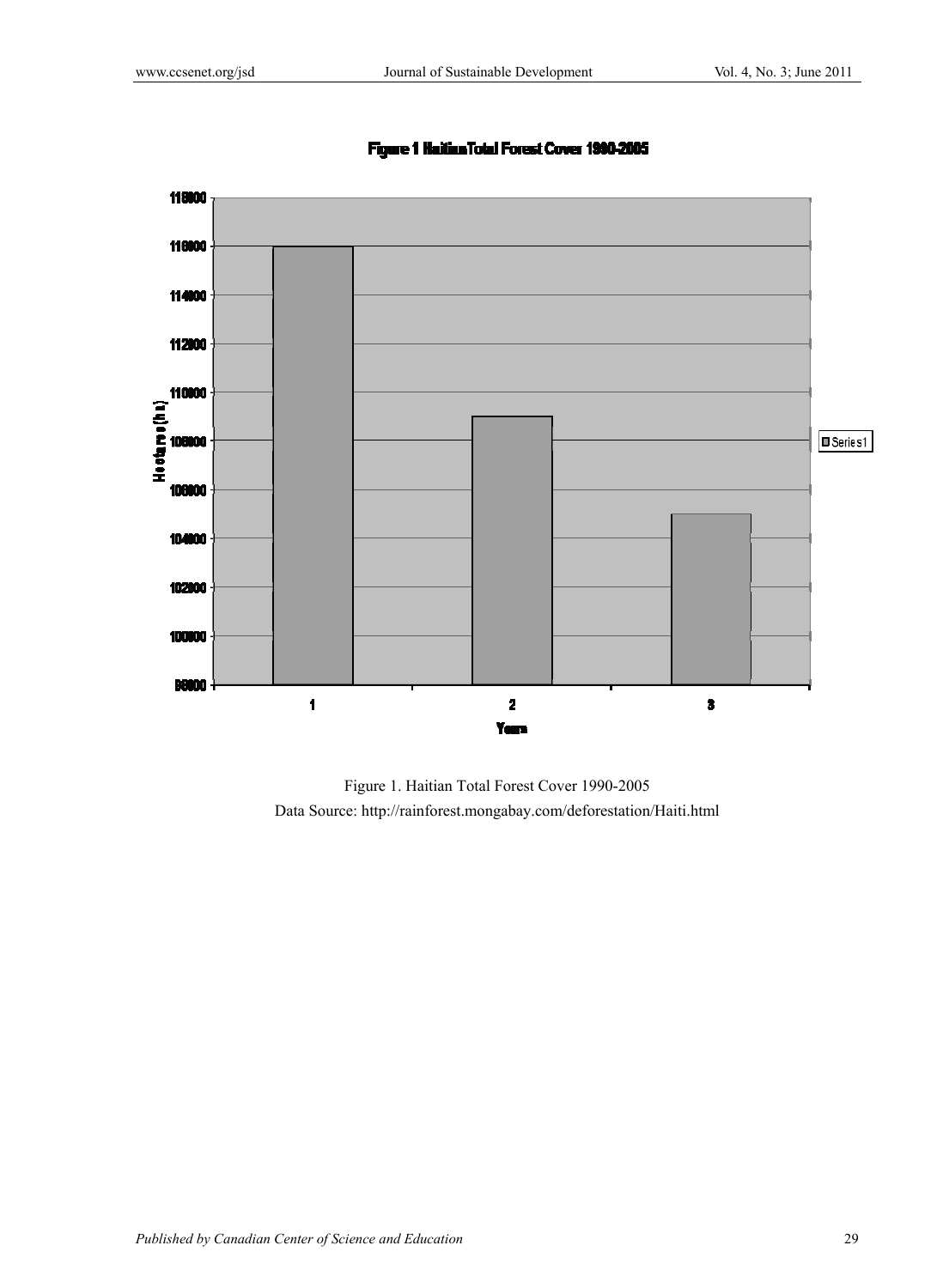

Figure 2. A Comparison of Selected Desertification Variables for Haiti and Dominican Republic (Series 1 is Haiti and Series 2 is Dominican Republic) Source: http://rainforests.mongabay.com/deforestation/2000/Dominican\_Republic.htm